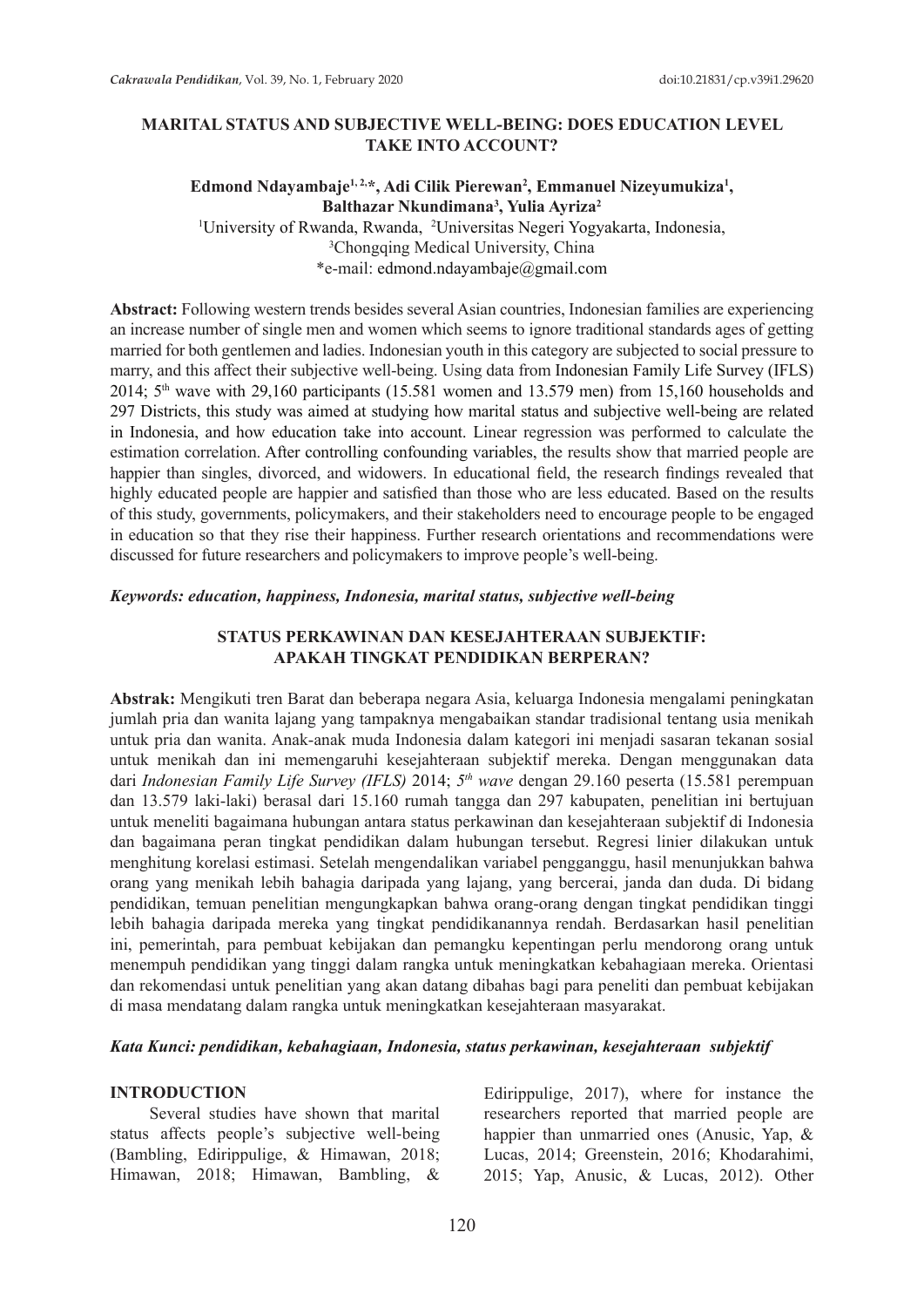studies identified subjective well-being (SWB) as an effect of income, and they show the mutual relationship between those two variables (Guo, Baruch, & Russo, 2017; Hudson, 2006), where they find out that income has positively affected people's happiness. On the other hand, others mentioned the importance of our level of education in moderating people's happiness (Cheung & Chan, 2009; Michalos, 2017; Striessnig, 2015). Said differently, people's subjective well-being or happiness must be affected by their marital status (either being married or unmarried), income, but also their education level which enables them to get whatever they need in life.

Besides the contribution of educational level in improving people's well-being, high educated individuals intend to be respected in a society where they live. Hudson (2006), said that education makes people be "open-minded", and because of that they become able to get new ideas, try new projects, and this enables them to be respected in most institutions or communities in general. In other words, "the more people are higher educated, the better they are much respected in society, and this can increase their happiness". Guo et al. (2017) stated that income generates more happiness. As it is known, being unemployed or getting less income can affect subjective well-being (Andersen, 2009; Diener, 2012; Winkelmann & Winkelmann, 1998). From this statement, it is to say that the more people are higher educated, they earn much money from their good jobs or projects, which helps them to move from one step of life to another (for example: getting married), and this can increase their happiness. Said differently, education, income, employment, and marital status have effects on people's subjective well-being as confirmed by (Hudson, 2006).

Generally, marriage is considered to be a significant predictor of well-being and provides emotional, social and economic supports between married couples, which increases their happiness. It also might be considered as an appropriate way of exercising both personal and social status (Greenstein, 2016; Himawan, 2018). On contrast, singleness might decrease happiness for those who are not yet married. According to BPS (2018b), nowadays, the number of adult single people is increasing in Indonesia compared to the last forty years. Indonesian society and its culture consider marriage as a full adult's status, attributes some stereotypes on single adults people, discriminate against them which affects their happiness (Situmorang, 2007; Retnaningsih, 2013; Himawan et al., 2017). In other words, it can be said that due to the discrimination and stereotypes faced by single people in Indonesia, not yet married people are less happy than married ones.

The increasing number of single adult people is seen in different societies worldwide. For instance, according to the US Census Bureau (2016) in the United States of America, over 50 percent of the married people end up divorcing, by contrast, in the last 20 years has decreased. This doesn't mean that whatever marriage quality has been improved but people preferred to delay the marriage age and another number increased in cohabitation. Also according to (OECD, 2018) in most of its countries the quantity of marriage was between 7-10 per 1000 people in 1970, and since 1995 decreased to 5-7 per 1000 people, and nowadays quantity of marriage in numbers is continue to decrease since that time. This case also seen in European countries (Corselli-Nordblad & Gereoffy, 2015), Australia (Australian Bureau of Statistics, 2016), and in some Asian countries include Indonesia (Bambling et al., 2018; Himawan et al., 2017; Himawan, Bambling, & Edirippulige, 2018), where marriage was considered as norm for adults, now it is regarded as less necessary.

Regardless of the rising proportion of unmarried people all over the world, a lot of studies marked a noticeable difference between western and Asian societies, taking account of singleness and marriage. Generally in western society marriage seems to be a personal choice, which is different from the case of Asian countries including Indonesia, that still have the universal meaning of marriage, where single adults are socially pushed to get married (Himawan, 2018). Even though the number of not yet married people has been increased, in the country above (Indonesia), as it has been proved by BPS (2018b) the contribution of modernization and globalization cannot be negligible, and consequently, it is considered a barrier to the conservation of Indonesian traditional values (Himawan et al., 2017). On the other side, it can have negative effects on Indonesian society in general, in terms of happiness.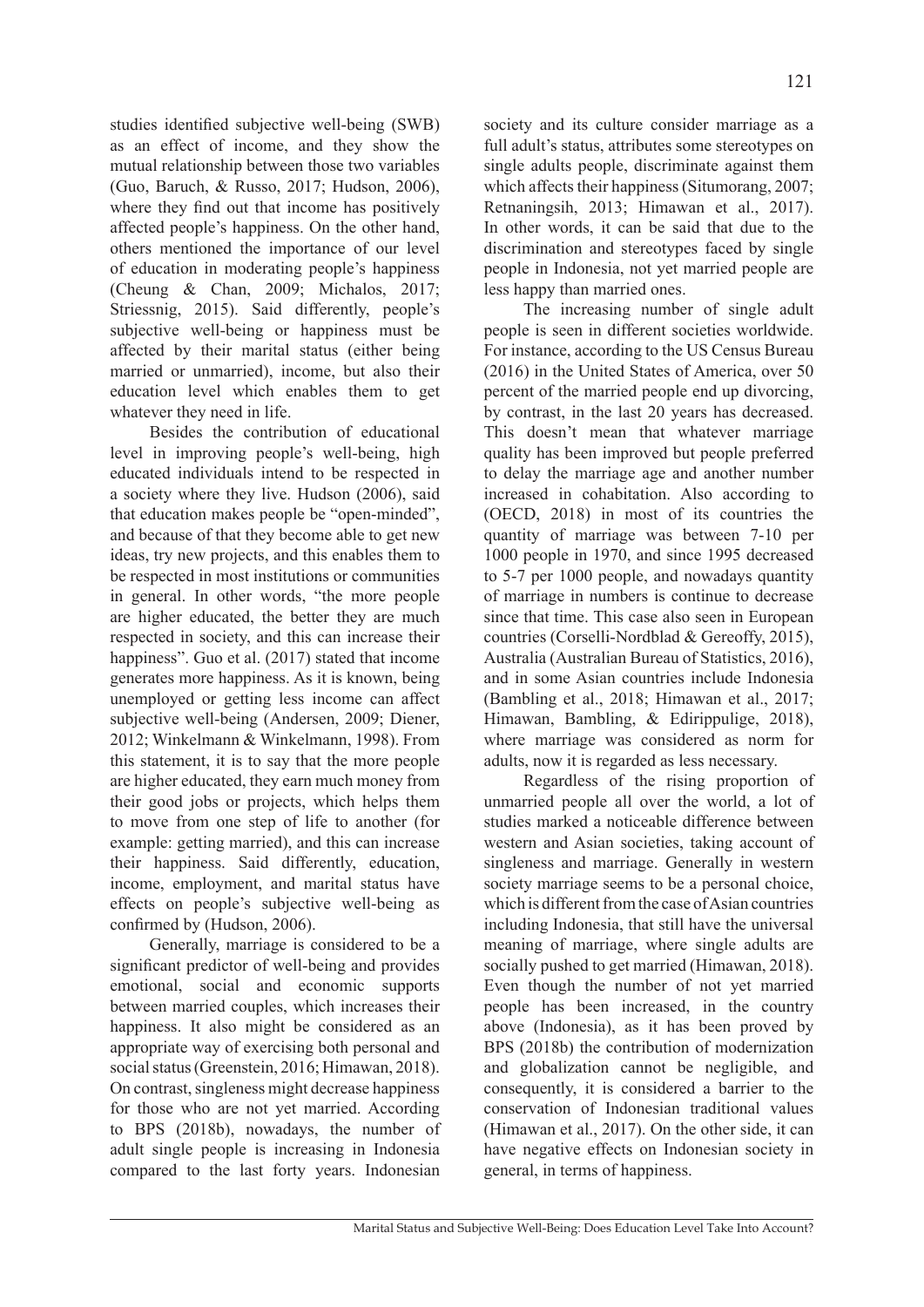Following western phenomenon of singlehood in western society and some as Asian countries, in Indonesia also the problem is not new, as it was revealed by (Robards, Evandrou, Falkingham, & Vlachantoni, 2012; Greenstein, 2016; Richmond & Roehner, 2016; Sujarwoto, Tampubolon, & Pierewan, 2017; Himawan, 2018; Rosifah, Nuryakin, & Handalusia, 2019). Based on the relationship of those three variables, this study examined the association between marital status and subjective wellbeing, and how educational level can take into account. From the findings of this study, some measures should be taken to increase happiness of Indonesian people, by removing some barriers that are preventing young adults for not being married, to break the social stigma that they are facing as it has been found by (Himawan et al., 2017; Retnaningsih, 2013; Situmorang, 2007). Moreover, they will enable educational institutions, and policymakers to take some measures and to encourage their citizens to study at a high level, to get good jobs and earn much money which enables them to be fully happy.

# **METHODS**

### **Participants and procedure**

In the present study, we used data from the Indonesian Family Life Survey (IFLS),  $5<sup>th</sup>$ wave which took place in 2014-2015. IFLS is a longitudinal socio-economic and health survey representing around 80% of the entire Indonesian population (Strauss, Witoelar, & Sikoki, 2016). It provides data information on individuals, their families, households, communities, education besides health services that they use. The IFLS (2014)  $5<sup>th</sup>$  wave used 29.160 people living in 13 provinces of Indonesia, recruited from 16, 204 households. The self-reported questionnaires and interviews were used to collect the data and the participation rate was 92%, Strauss et al. (2016).

### **Measures**

For marital status used two of its categories namely married and unmarried. During this analysis, we coded (1) for married and (0) for unmarried (single, widowed and divorced). One question for both happiness and life satisfaction has been used to measure SWB. For life satisfaction, the respondents were supposed to answer the one question asking them about "how

they are satisfied with life as a whole? While for happiness, the question was about "how they are happy they are in nowadays" Life satisfaction was measured using scale of life satisfaction by Ayriza, Setiawati, Nurhayati, & Gumelar (2019) rated from  $1 =$  "not at all satisfied" to  $5 =$ "completely satisfied" whereas happiness rated from  $1 =$  "very unhappy" to  $4 =$  "very happy" and both of them by Diener, Emmons, Larsen, & Griffin (1985). Educational level affects SWB (Kuroki, 2011). Education was coded based on the educational level attained by respondents; (1) for kindergarten, (2) for elementary school and equivalents, (3) for junior high school and equivalents, (4) for senior high school and equivalents and (5) for high education.

# **Control variables**

Marital status is seen as an independent variable the concerned study since it is composed of married and unmarried (Single, widowed, divorced) Indonesian adults. The same with education. On the other hand, subjective wellbeing is a dependant variable composed of both happiness and life satisfaction (Diener et al., 1985; Veenhoven, 2009). Out of those three main variables, the researchers also added other covariates as gender, extraversion personality trait, age, unemployment, smoking behaviours, religiosity, physical health, depression, and social trust, to investigate their correlation with marital status, education, and subjective wellbeing. Therefore, the intention was to control them as the potential confounders of the relations existing between marital status, education, and subjective well-being.

Gender is coded with dummy variable (1) for females and (0) for males. Marital status is coded as follows (1) for married and (0) for unmarried (single, widowed and divorced). Regarding unemployment, the working group was taken as categorical reference and was coded (0), and those searching jobs and housekeepers were taken as unemployed and were coded (1). Smoking was coded (1) was entered for yes and (0) for no. Age can be a predictor of subjective well-being, and the age range was from 18-90 years old. Dummy codes for health were (1) for those who reported being more healthy, and (0) for those who answered to be somewhat healthy and very unhealthy. Extraversion personality trait was measured by two items rated from  $1 =$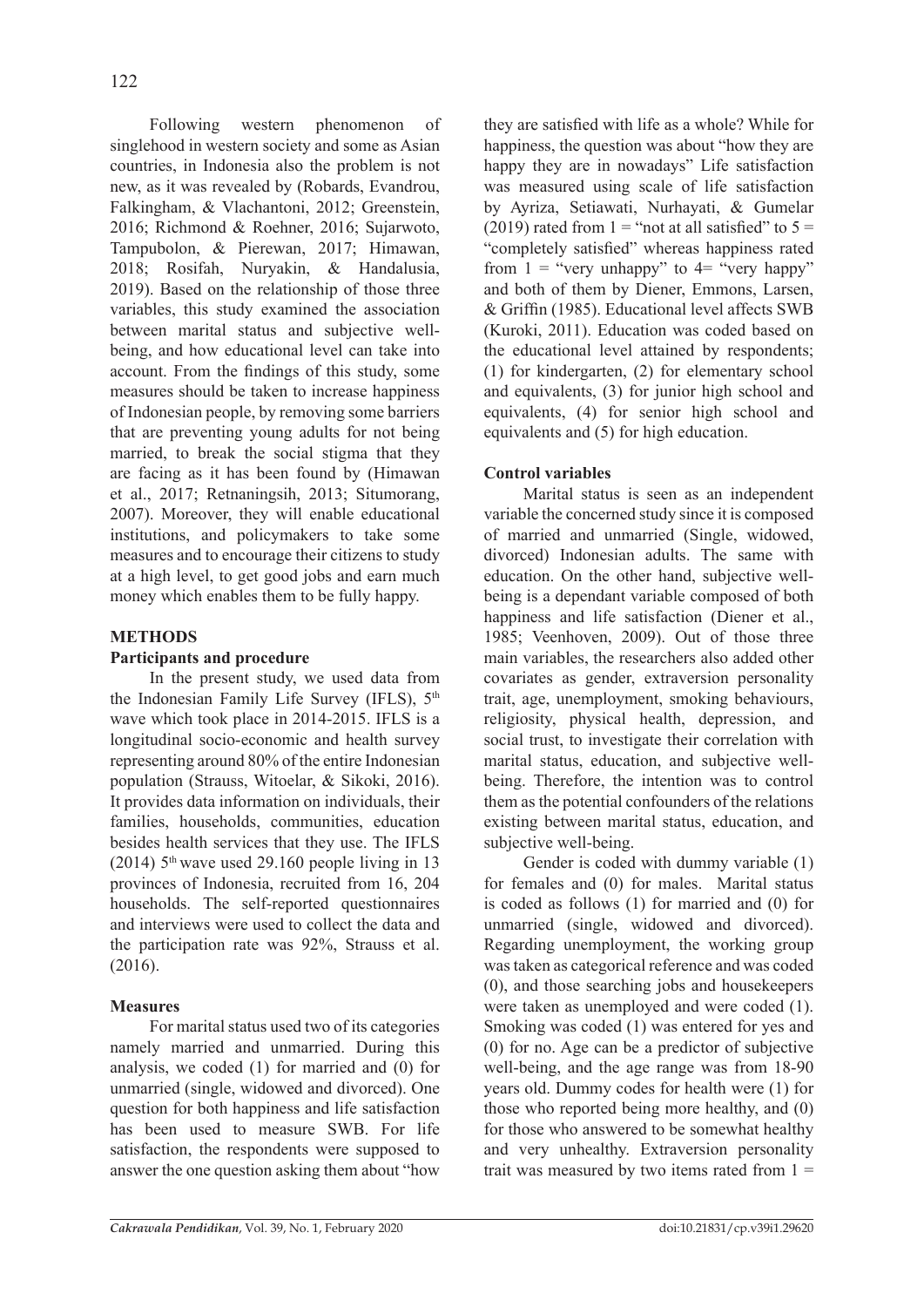disagree strongly, 5= agree strongly. Social trust was measured as follows  $1 = \text{very unlikely}$  and 4=very likely. The two categories of religiosity were made and given dummy codes (1) for religious and (0) for not religious. Mental health was measured using the Center for Epidemiologic Studies Depression Scale, the short version with 10 items (Andresen, Malmgren, Carter, & Patrick, 1994).

### **RESULTS AND DISCUSSION Descriptive statistics**

From Table 1 and Table 2, it can be seen that the mean age of the sample is 38.9 (SD=1.07, range= 18-90). Forty-seven percent reported being male while fifty-three reported female.

#### **Table 1. Descriptive Statistics of the Sample for Categorical Variables**

|                    | Percent | N      |
|--------------------|---------|--------|
| Gender             |         | 29,122 |
| Male               | 47      | 13,571 |
| Female             | 53      | 15,551 |
| Education          |         | 23,363 |
| Elementary school  | 37.6    | 8,785  |
| Junior high school | 23.4    | 5,458  |
| Senior high school | 34.1    | 7,974  |
| High education     | 4.9     | 1,146  |
| Marital status     |         | 29,147 |
| Married            | 78      | 22,704 |
| Unmarried          | 22      | 6,443  |
| Religiosity        |         | 24,319 |
| Religious          | 72.88   | 17,723 |
| Not religious      | 27.12   | 6,596  |
| Smoking behaviours |         | 10,921 |
| Smoking            | 95.66   | 10,447 |
| Non-smoking        | 4.34    | 474    |
| Self-Rated Health  |         | 29,154 |
| Healthy            | 78.29   | 22,826 |
| Unhealthy          | 21.71   | 6,328  |
| Employment         |         | 29.064 |
| Employed           | 70.52   | 20,496 |
| Unemployed         | 29.48   | 8,568  |

Moderately, 37.6% finished elementary school, 23.4 % junior high school, 34.1% senior high school and 4.9% finished high education. 22% of the respondents reported being unmarried while the rest (78%) reported being married. Around three fourth of the respondents reported that they are religious and healthy while around one fourth reported not being religious and unhealthy. Over 95% reported that they smoke while 5% report that they don't smoke. Around three fourth of the respondent reported that they are employed while one fourth reported that they are jobless.

| <b>Table 2. Descriptive Statistics of the Sample</b> |  |
|------------------------------------------------------|--|
| <b>for Continuous Variables</b>                      |  |

|                   | Min           |    | Max Mean | SD    | NA's |
|-------------------|---------------|----|----------|-------|------|
| Life satisfaction |               |    | 3 3 1    | 08    | h    |
| Happiness         |               | 4  | 3.03     | 0.5   | 6    |
| Social trust      |               | 4  | 2.88     | 1.07  | 513  |
| Age               | 18            | 90 | 38.98    | 14.17 | 6    |
| Extraversion      | $\mathcal{L}$ | 10 | 7.18     | 1 3 2 | 6    |
| Depression        | $\mathbf{0}$  | 30 | 633      | 47    |      |

The mean score is  $3.31$  (SD = .8, range = 1-5) for life satisfaction,  $3.03$  (SD = .5, range  $= 1-4$ ) for happiness, 2.88 (SD  $= 1.07$ , range  $=$ 1-4) for social trust,  $7.18$  (SD = 1.32, range = 2-10) for extraversion and  $6.33$  (SD = 4.7, range  $= 0.30$ ) for depression.

#### **Multivariate Analysis**

In table 3, it can be found the results of multivariate analysis with a range of covariates for happiness and life satisfaction. The results show that the personality traits of separation are largely related to happiness and life satisfaction, respectively ( $\beta$  = .02, *p-value* < .001), and life satisfaction  $\beta$  = .016, *p*-value < .05).

**Table 3. Results of Linear Regressions on Happiness and Life Satisfaction**

| 77 K          |                  |      |                          |      |
|---------------|------------------|------|--------------------------|------|
|               | <b>Happiness</b> |      | <b>Life satisfaction</b> |      |
|               | <b>Estimates</b> | SЕ   | <b>Estimates</b>         | SЕ   |
| Intercept     | $2.95***$        | .05  | $3.02***$                | .09  |
| Single        | $-14***$         | .01  | .03                      | .02  |
| Divorced      | $-.33***$        | .03  | $-.20***$                | .05  |
| Widowed       | $-14***$         | .03  | .04                      | .05  |
| Extraversion  | $.02***$         | .004 | $.016*$                  | .007 |
| Gender (male) | .01              | .02  | .05                      | .04  |
| Age           | $-.00***$        | .00  | $-.00***$                | .00  |
| Junior HS     | .02              | .01  | .03                      | .02  |
| Senior HS     | $.07***$         | .01  | $.06**$                  | .02  |
| High edu      | $.11***$         | .03  | $.11*$                   | .05  |
| Smoking       | .02              | .03  | .02                      | .05  |
| Social trust  | $.01**$          | .00  | $.03***$                 | .00  |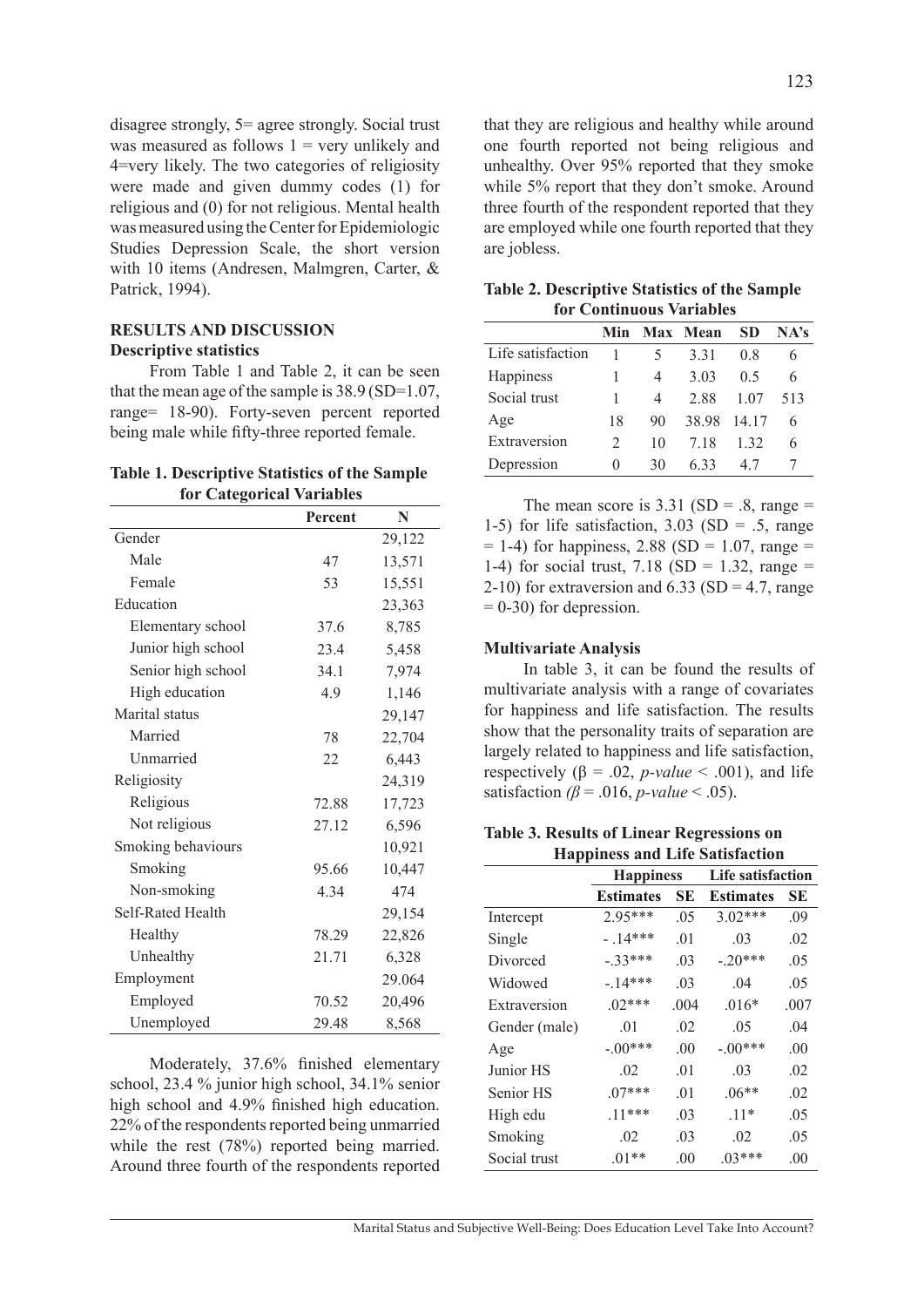|                                                                             | <b>Happiness</b> |                | <b>Life satisfaction</b> |         |
|-----------------------------------------------------------------------------|------------------|----------------|--------------------------|---------|
|                                                                             | <b>Estimates</b> | SЕ             | <b>Estimates</b>         | SЕ      |
| Health                                                                      | $09***$          | .01            | $18***$                  | .02     |
| Unemployment                                                                | .00.             | .01            | .00                      | .02     |
| Religious                                                                   | $.04***$         | .01            | $13***$                  | .02     |
| Depression                                                                  | $-.02***$        | 0 <sup>0</sup> | $-.02***$                | $.00\,$ |
| ***<br>**<br>Notes : $*\alpha < 5\%$ ,<br>$\alpha$ < 1%.<br>$\alpha$ < 0.1% |                  |                |                          |         |

After controlling all variables, it is seen that they are all associated with people's happiness and the level of their life satisfaction. Nevertheless, it is seen that men are not happy compared to women because women are happier than men ( $\beta$  = -.01, *p*-value > .05), and they are less satisfied than women even if the difference is noteworthy  $(\beta = -0.05, p-value > .05)$ . It has also seen that age is negatively correlated with both happiness (β *=* -0.005*, p-value* < .001) and life satisfaction (β *=* -.004*, p-value* <.001), and the relationship are very significant. In positive way, education and happiness are absolutely  $(\beta =$ .07*, p-value*  $\leq$  .001), for senior high school; β = .11*, p-value* < .001) for high education, and life satisfaction ( $\beta$  = .06, *p-value* < .05), for senior high school, and  $(\beta = .11, p-value < .05)$ .

Regarding marital status, the results of this study presented that show unmarried people are not as happy as the married ones. In addition, a negative correlation for single people has been revealed in the present study ( $\beta$  = -.14,  $p\text{-}value < .001$ ,  $(\beta = -.33, p\text{-}value < .001)$ , for separated or divorced,  $(\beta = -14, p-value < .001)$ for widowed. Moreover, in this study, it has been presented that the divorced people are less satisfied ( $\beta$  = -.20, *p-value* < .01) than married people, moreover single people (β *=* .03*, p-value >* .05), and widowers (β *=* .04*, p-value >* .05) seem to be satisfied with their lives even if that association is not significant*.* The connection existing between smoking and happiness (β *=* .02*, p-value >* .05) and life satisfaction (β *=* .02*, p-value >* .05) is found positive even if it is not significant.

Social trust, life satisfaction, and happiness are said to be significantly correlated with (β *=* .014*, p-value <* .001), and (β = .036, *p-value* < .001) respectively. Religiosity is found to have a high positive correlation with life satisfaction and happiness,  $(\beta = .04, p-value < .001)$  for happiness and  $(\beta = .13, p-value < .001)$  for life satisfaction.

This study has also revealed that being healthy has a significant correlation with both happiness and life satisfaction. The correlation is (β = .09, *p-value* < .001) for happiness and (β = .18 *p-value* < .001) for life satisfaction. As it was predictable, depression is found to be harmfully correlated with both happiness ( $\beta$  = -.02, *p*-value  $< .001$ ) and life satisfaction ( $\beta = -.02$ , *p-value*  $<$ .001) respectively.

### **Discussion**

Using the data from IFLS 2014  $5<sup>th</sup>$  wave, this study investigated how subjective wellbeing and marital status are associated, and how education takes into account in Indonesia. As it is known marital status is recognized as a condition of being singles, married, divorced (separated), widowed, or cohabitating with someone in terms of relations between wife and husband and expressed in a wide term of marriage (Alberta Human Rights Commission, 2017; Greenstein, 2016; Richmond & Roehner, 2016). In terms of happiness, the findings of this study show that single and widowed are negatively correlated with happiness, on the other side, it revealed that the divorce is significantly negative correlated to both happiness and life satisfaction. In other words, the results of the present research show that unmarried people (single, divorced and widowed) are said to be less happy and satisfied than those who are married.

Furthermore, the results approve other previous related studies carried out by Khodarahimi (2015) which affirm that married people experience a significant level of happiness than those who are widowed, divorced, and single. Findings of this study, replicate the Yap et al. (2012) and Anusic et al. (2014)'s studies which show that in a long way, married people live happily compared to unmarried ones and as a result, they are satisfied with life rather than them. Also, the results of the present study are in the same line with the findings of Greenstein (2016) which shown that regardless gender, age, etc., in general, the married individuals experience sufficient happiness and because of that, they seem to like those who are satisfied with how they live compared to unmarried individuals. Additionally, females are said to feel happy and satisfied than males.

The findings of this study also support other previous studies that have found the same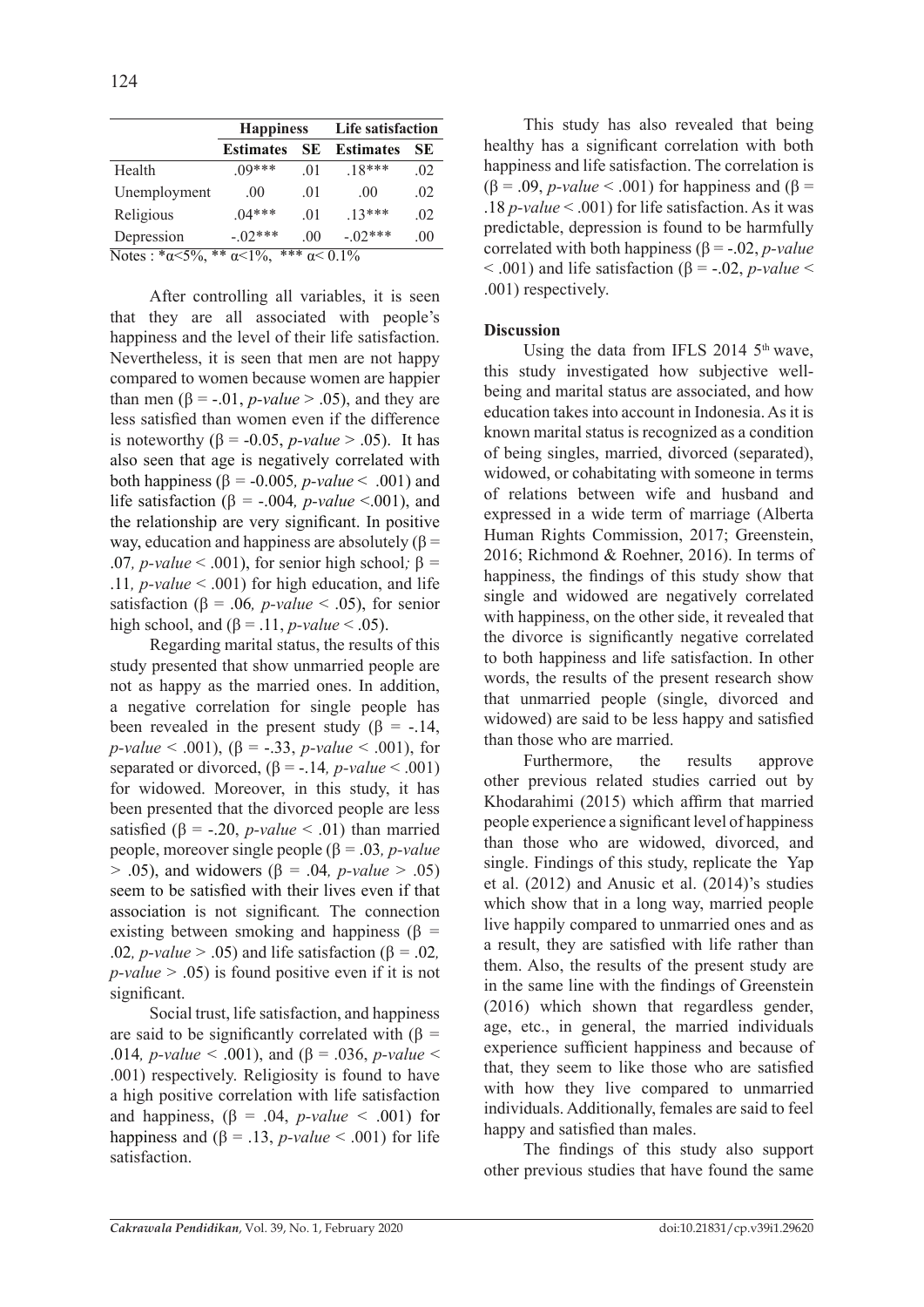results. For instance, with their tendency to be happier than other categories of marital status like singles, cohabitating, widowed, and the divorced ones who tend to have lower level of life satisfaction, the married people have been reported to have a high level of life satisfaction as reported by (Diener, Suh, Lucas, & Smith, 1999; Diener, Gohm, Suh, & Oishi, 2000, Ha & Kim, 2013). They are also in line with different studies carried out in Indonesia related to subjective well-being/happiness and marital status which have shown that married individuals are happy compared to unmarried ones (Himawan, 2018; Himawan et al., 2017, 2018), Indonesian married individuals seem to be happier than the single ones (Rosifah et al., 2019). Nonetheless, it is not only the case of Indonesia, but also the same all over the world, as it has been revealed in their different studies related to subjective well-being and marital status (Veenhoven, 2006; Yap et al., 2012; Anusic et al., 2014; Greenstein, 2016; Lucas, 2018).

Different studies argued that generally married individuals are intended to be happier than unmarried people (Anusic et al., 2014; Greenstein, 2016; Himawan, 2018; Richmond & Roehner, 2017; Robards et al., 2012; Sujarwoto et al., 2017; Veenhoven, 2006; Yap et al., 2012), but women seem to have an extreme degree of subjective wellbeing than men (Greenstein, 2016; Veenhoven, 2015). The people who are married are said to be happy and satisfied with life rather than unmarried people. However, women are mostly happier and satisfied compared to men; but cohabitating females not as happy as males in terms of subjective wellbeing (Greenstein, 2016).

Marital status and SWB are associated with one another. For instance, Greenstein (2016) confirmed that individuals who have a high level of life satisfaction are those who are married people compared to unmarried ones (single, widowed, divorced or separated). Besides, the number of single people is reported on the act of suicide compared to married people. By improving people's well-being it is very important to strengthen the people who are good to predict human life durability. It is marital status itself which determines the level of mortality and health (Tatangelo, Mccabe, & Szoeke, 2017). Being unmarried is a pseudo-indicator of being alone and this is known to enrich the poor health outcomes. Generally, the human being is a social creature whose relation is connected between himself (herself) with others. For that, this is why being married helps people to feel fully integrated into the social relationship and improving their health. Improving their health also helps them experience a high level of life satisfaction (Tatangelo et al., 2017).

Married individuals also intend to have high levels of SWB more than unmarried, as it has been found by (Diener et al., 2000; Stock, Okun, & Witter, 1985; Khodarahimi, 2015; Veenhoven, 2016). In terms of being satisfied with life, good feelings, the welfares of getting married to those of living divorced or separated were found minor in communistic countries rather than capitalistic countries. Negative emotions, on the other hand, the advantages of living married compared to those of being divorced or separated were found minor in countries that have a high tolerance level of divorce (Diener et al., 2000). In sum, the correlation between marital status and SWB cannot be differentiated by gender, but also the associations between marital status and SWB are quite similar worldwide.

As has been confirmed by BPS (2018a), In Indonesia, the percentage of unmarried people is growing up nowadays compared to forties in previous years. For example, compared to the percentage of 1, 4 in 1970 and with 3.5 %, in 2000, the total proportion of unmarried ladies between 35-39 years old increased to 3.8 %. Furthermore, the mean age for marriage was fixed at 22.3 for women and 25.7 for men in 2010, while it was at 19 years old for women and 23 for men in 1970, with an increase of 2.9 percent (Jones, Bunnell, & Yeo, 2010). This indicates that the age delay on both genders can justify the reason why this time the proportion of single individuals is increasing (Himawan et al., 2017; Himawan, 2018).

Socially being a single adult is seen as socially deviant in Indonesia, where the number of unmarried people and delaying marriage is increasing following western society trends. For example, Himawan et al. (2017) have found that the consequences of modernization are unavoidable and they are challenging young Indonesian's people values toward marriage expectations and this leads them delaying it and influence some of them to remain singles. This also is a challenge in the conservation of social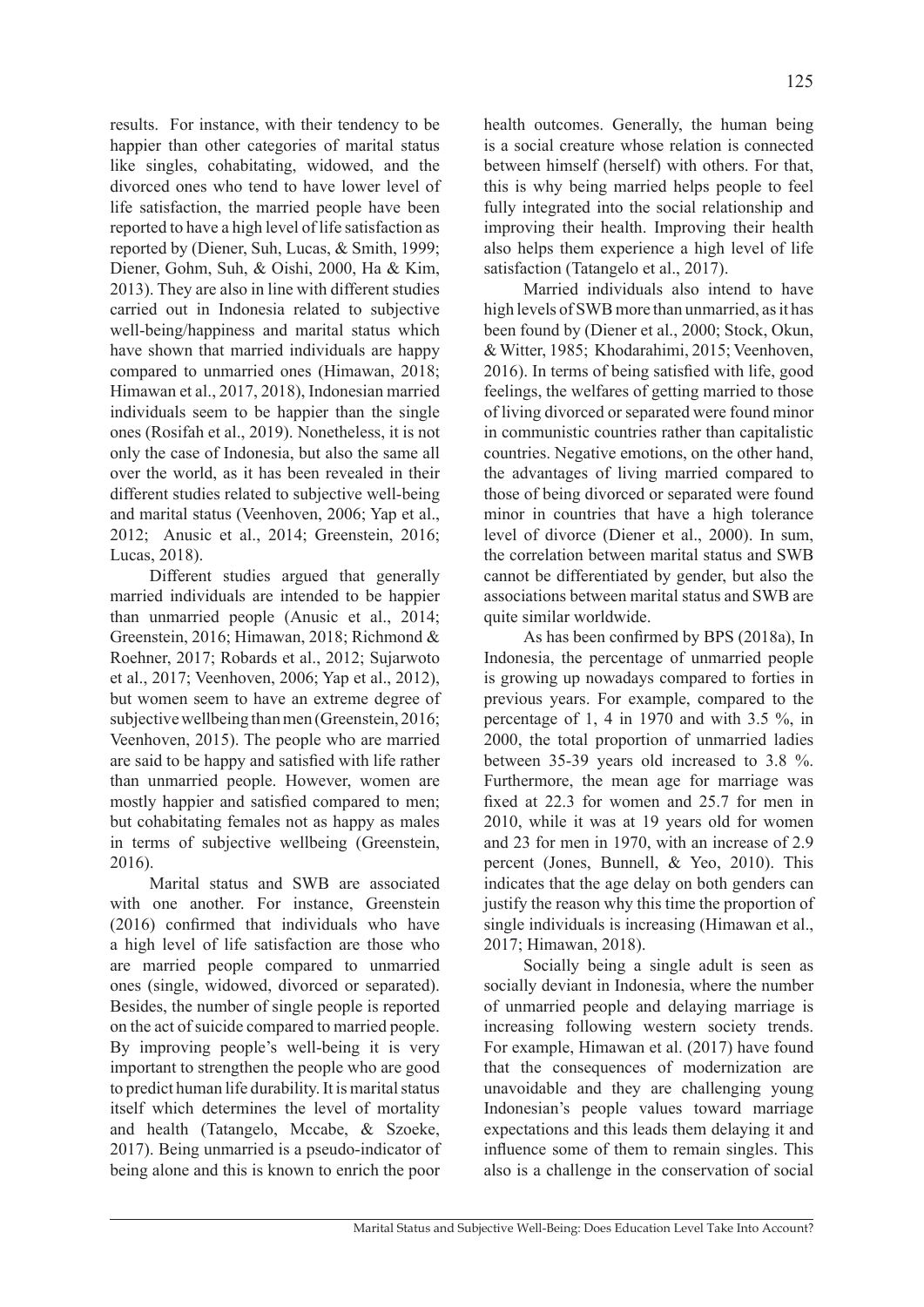values, where single adults develop strategies for maintaining the strong tension toward marriage. This pressure between conservation of traditional social values and the delaying marriage of singles, oppose the meaning of marriage, hence, it seems to be a barrier in the conservation of social traditional and religious or rituals values (Himawan et al., 2017; 2018). From the results of this study, it is to say that the more the number of single adult people is increasing, it will have negative effects on Indonesian society, especially in terms of happiness.

Despite that social stigma and pressure to marry, Indonesian youth adults undergo harmful social and psychological effects, which may affect their happiness as it was confirmed by (Himawan et al., 2018). On the other side, different studies argued that unmarried people are said not to be. Also, it has been reported that the level of their life satisfaction is low compared to those who are married (Robards et al., 2012; Boyce, Wood, & Ferguson, 2016; Hoorn, 2007), and this is the case of Indonesia. For instance, according to BPS (2018a) 76, 47 percent of married individuals are happy compared to 74, 05 percent for singles people.

Regarding personality traits and SWB, in this study, the findings have proved that extraversion personality trait is significantly associated with life satisfaction and happiness. This confirms the results of (Harris, English, Harms, Gross, & Jackson, 2017; Hoorn, 2007; Veenhoven, 2006) which revealed that extraverts report feeling happy and satisfied with life when compared to other categories of personality traits, specifically neuroticism. This has been emphasized by (Deneve, 1999; Diener et al., 1999; Veenhoven, 2016)'s studies which revealed that extraverted people are less depressed, and they express more their thankfulness than neurotic people. Finally, the findings of the current research replicate the one carried out by Sujarwoto et al. (2017), which have shown that extraversion personality trait is significantly connected to life satisfaction and happiness. In sum, it is to say that extraversion personality traits, especially is greater correlates with both happiness and life satisfaction, which means that it affects people's way of reacting towards events that happen to their daily life.

Further, the findings have revealed that males are less satisfied than females. This

confirms the one carried out by Sujarwoto et al. (2017), which has found that men are less satisfied than women. It is also the same direction as Graham & Soumya's (2012) study which discovered that generally those females are satisfied compared to males in the world. This can be caused by the difference in affecting factors that make them different too. For instance, most of the time men concentrate on the problem outside the domestic while women focus on their personal and family problems. This can justify why in Indonesia, women seem to be satisfied than men. In this study, the results show that age is negatively correlated with happiness and life satisfaction. This confirms what has been found by Stone, Schwartz, Broderick, & Deaton, (2010)'s a study that age is the negative predictor of subjective well-being. In sum, it is to say Indonesia as a developing country, the more people are growing in age, the more they become more satisfied with life, and this affects their happiness, especially in their old age stage.

Findings show that religiosity is positively correlated to both happiness and life satisfaction, and that relationship is very significant on both sides. In other words, the present research discovered that religiosity has a valuable meaning to make people happy and feel satisfied with their life. This confirms other previous related studies of Lim & Putnam (2010) that religious people are satisfied with their life than those who do not, because of religious services buildup the social network and relations. Sujarwoto et al. (2017) found that subjective happiness and life satisfaction are both benefited from personal religiosity community social interaction. Moreover, Okulicz-Kozaryn's (2010) research revealed social religiosity is positively related to life satisfaction than personal religiosity. In other words, the author found no correlation of believing in God and life satisfaction, but the author found a positive association of attending churches with the satisfaction of lives.

Regarding social trust, the results of the present study show a positive and strong connection between social trust and both life satisfaction and happiness. This confirms the one carried out by Kuroki (2011) which revealed that social trust seems to be significantly connected to people's happiness, and it positively affects social cohesion which enhances people to be happy and satisfied with lives. In other words,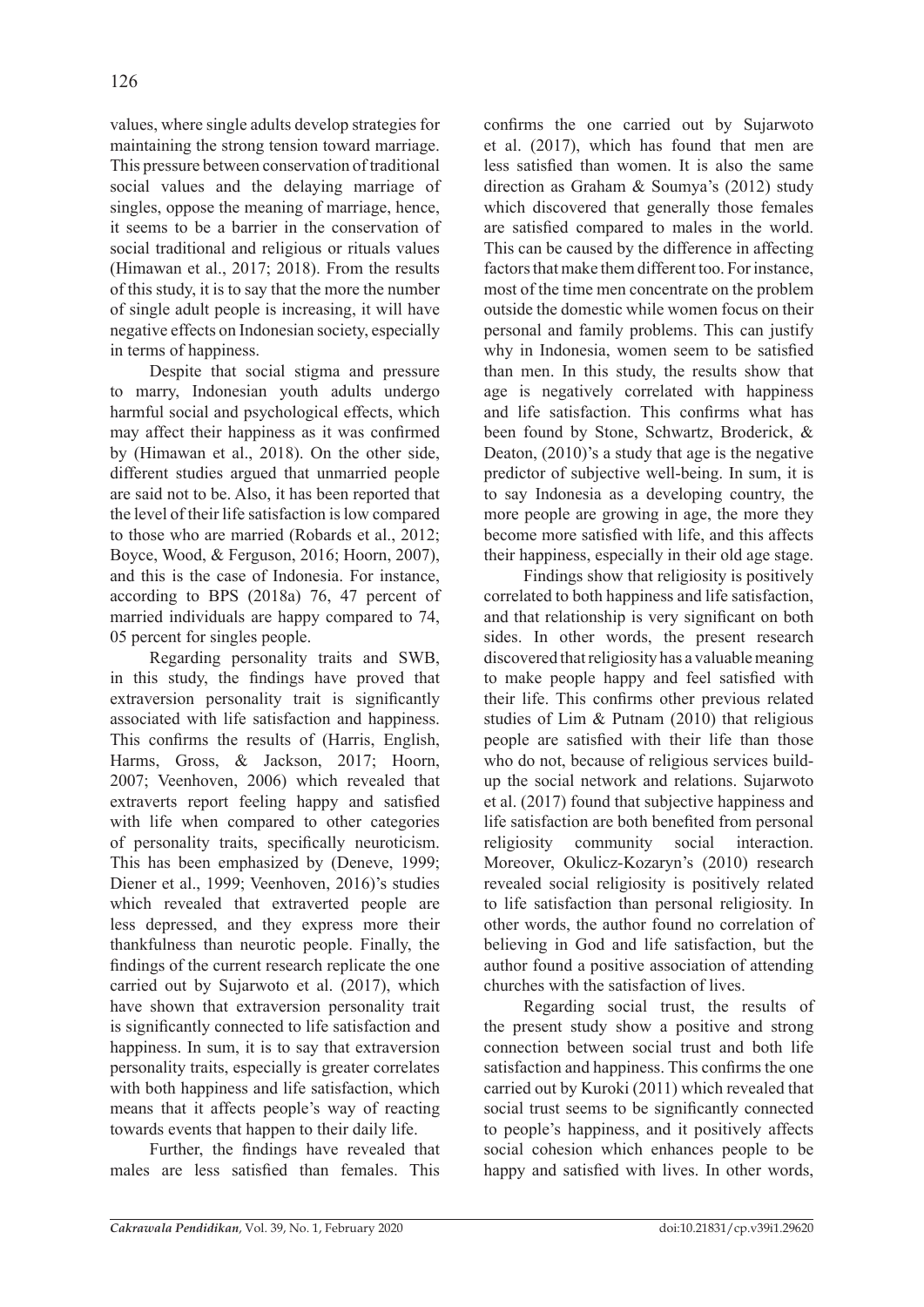findings of this research has shown that the individuals who seem to be trustworthy are also satisfied with life and they are indeed happy compared to those who do not or who are neutral.

Surprisingly, the results of the current study show no correlation between unemployment with both life satisfaction and happiness. Our results oppose other related past studies of (Andersen, 2009; Diener, 2012; Winkelmann & Winkelmann, 1998) who showed that unemployment has negative impacts on subjective well-being, where unemployed people were reported not to be happy and satisfied with conditions of their life. In other words, losing jobs and being unemployed have been seen negatively correlated with people's SWB, the results of the present research show no correlation of being unemployed with happiness and life satisfaction. Simultaneously, the results of the present study revealed no correlation between smoking with life satisfaction and happiness. These findings are in the same line with Churchill & Farrell's (2017) study that being addicted to smoking can have a lower impact on happiness and (Weinhold & Chaloupka, 2017)'s findings that stop smoking can positively affect people's SWB.

This study has also shown that being healthy is stronger correlated with both life satisfaction and happiness positively. This confirms a lot of studies done by Ngamaba, Panagioti, & Armitage (2017) and Friedman & Kern (2014) that being physically and psychologically healthy is correlated with people's SWB, individuals who have poor health have been reported to have poor subjective well-being. Moreover, married people have been reported to have good health compared to single people (Bulloch, Williams, Lavorato, & Patten, 2017). It also supports the findings of (Jang, Kawachi, Chang, Boo, Shin, Lee, & Cho, 2009)'s research which argues that married people are healthier than divorced, widowed, and single individuals, people who are already married have better health than unmarried ones (Robards et al., 2012; Greenstein, 2016). On the other side, the number of mortality in separated and single individuals is three times compared to individuals of the same age who are married (Richmond & Roehner, 2017). In sum, it can be said that those individuals who are strongly healthy are happy and satisfied with their lives, but being married is additional to be healthier, happy and satisfied with life.

Not surprisingly, we found that depression is negatively correlated with happiness and life satisfaction, the strong depression is said to dominate men rather than women, and unmarried people (single, divorced and widowed) are said to be unhappier than those are already married in terms of depression. Our results confirm the one carried out by Bulloch et al. (2017) that married people are less depressed compared to unmarried. Additionally, the researchers argue that single females have depression compared to single men, but in general females experience depression than men. It also supports the results from the study of (Jang et al., 2009) that those individuals who already got married report are

less depressed than divorced, widowed, and

singe (not yet married) individuals. Regarding education, the findings of this study show that education has a positive correlation with happiness and life satisfaction. These results approve other studies that have clearly shown the association of education level and people's subjective well-being. For instance, Cheung & Chan's (2009) study showed that high satisfied individuals are found in developed countries, where the majority of their people are highly educated. Kristoffersen (2018) has found that people's high education is correlated with the satisfaction of their expectations, which raises their happiness. The findings of the study conducted by Striessnig (2015) on education, revealed that education has an indirect impact on people's life satisfaction through employment position, marital status, income, and prosperity, etc., which have an effect of their happiness in one way or another. Michalos's (2017) research has mentioned a positive connection existing between education level and happiness, it pointed out formal education at high-level leads facilitates people to obtain the degree or qualification that enables them to be obtain amazing and earn much money, were being satisfied with life.

The findings of this study confirm the statement which says that education positively affects people's happiness. For example, according to (Cheung & Chan, 2009), people who are highly satisfied with life are seen in developed countries or nations where most of its people are highly educated. This allows them to be well-employed and get good salaries which increase their happiness. Similarly, in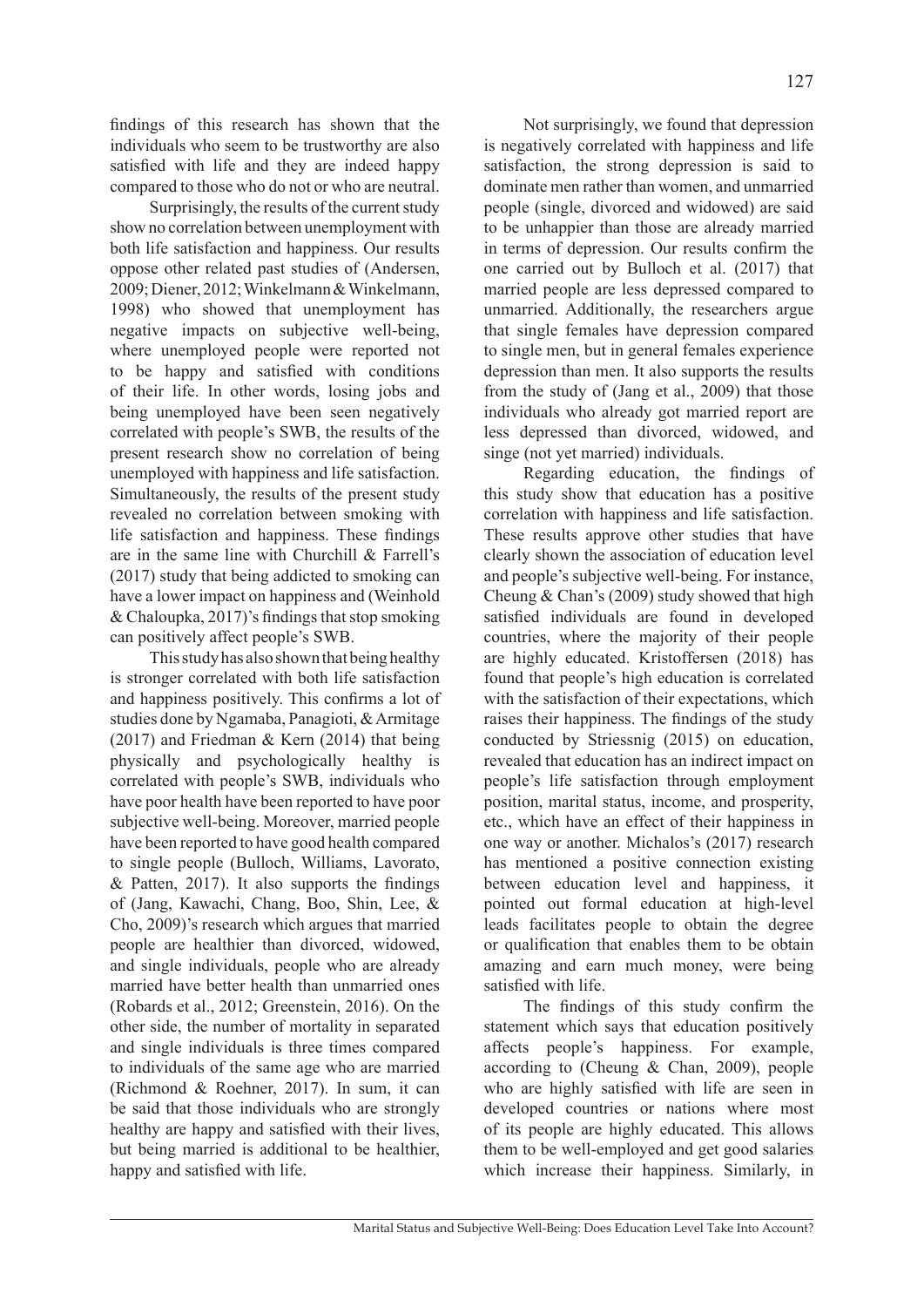Hudson's (2006) study, the author has signalized the relationship between education level and people's life satisfaction, where educated people get more advantageous in life which increases their happiness. There is a high correlation between education level and life satisfaction expectations concerning life circumstances as living conditions, good housing, etc., which enables them feeling happy in terms of life satisfaction (Kristoffersen, 2018).

In most cases, education is said to be a predictor of socio-economic status and human capital in developing countries (including Indonesia), as confirmed by (Kuroki, 2011). Thus, it is seen that "the more people are higher educated, they increase chances to be well employed and get good salaries which enables them to improve their living conditions, satisfy their needs, and to accomplish some social status (example: getting married) all of them aimed at expanding the level of their happiness and life satisfaction, as long as they get whatever they expect to have in life. In sum, based on the findings of this study, it is to say that being married increase happiness and satisfaction with life, similarly high education level increase happiness too, due to that, it can be said that being married simultaneously with being highly educated makes people being happier and satisfied with lives.

# **CONCLUSION**

As many Asian countries, Indonesia families are experiencing increasing number singlehood which is different from tradition standards ages for marriage. In Indonesia, young adults are socially under the pressure of getting married, and this affects their happiness. As it, known happiness and life satisfaction are the final goals of a human being's life. The results in the present study showed that married people are happier and satisfied than unmarried ones (single, divorced, and widowed). For that, if governments or nations and their stakeholders (religious, NGOs, etc.) need to maintain the happiness of their people, they should alleviate barriers that are preventing young adults from not being married or delaying their marriage. In sum, it is clear to say that the more people are married, the better they raise their level of happiness they also expand the level of life satisfaction. Similarly to education, the results of this study, significantly reveal that the percentage of highly educated people are less sufficient when considering the general population. For that, educational institutions and all of their shareholders including teachers and the decision-makers need to do all possible and encourage people to be highly educated which will enhance them to be well-employed and earn much money, aimed to increase their happiness and level of life satisfaction. Future studies should be conducted for investigating really what is causing youth adults to prefer not being married or to delay their marriage, and what should be done to numbers of highly educated people.

### **ACKNOWLEDGMENTS**

In this study, the authors used secondary data from the Indonesia Family Life Survey 5<sup>th</sup> wave conducted by RAND Corporation (http:// www.rand.org/labor/FLS/IFLS.html). We are grateful to RAND Corporation who provided free access to IFLS data and to the Indonesian people who participated in that survey.

## **REFERENCES**

- Alberta Human Rights Commission. (2017, November). *Family status and marital status* (Edmonton, Alberta T5J 4R7). https://www.albertahumanrights.ab.ca/ publications/bulletins\_sheets\_booklets/ sheets/protected\_grounds/Pages/family and marital status.aspx.
- Andersen, S. H. (2009). Unemployment and subjective well-being. *Work and Occupations, 36*(1), 3-25. doi:10.1177/0730888408327131.
- Andresen, E. M., Malmgren, J. A., Carter, W. B., & Patrick, D. L. (1994). Screening for depression in well older adults: evaluation of a short form of the CES-D (Center for Epidemiologic Studies Depression Scale). *American Journal of Preventive Medicine*, *10*(2), 77-84.
- Anusic, I., Yap, S. C. Y., & Lucas, R. E. (2014). Does personality moderate reaction and adaptation to major life events? Analysis of life satisfaction and affect in an Australian national sample. *Journal of Research in*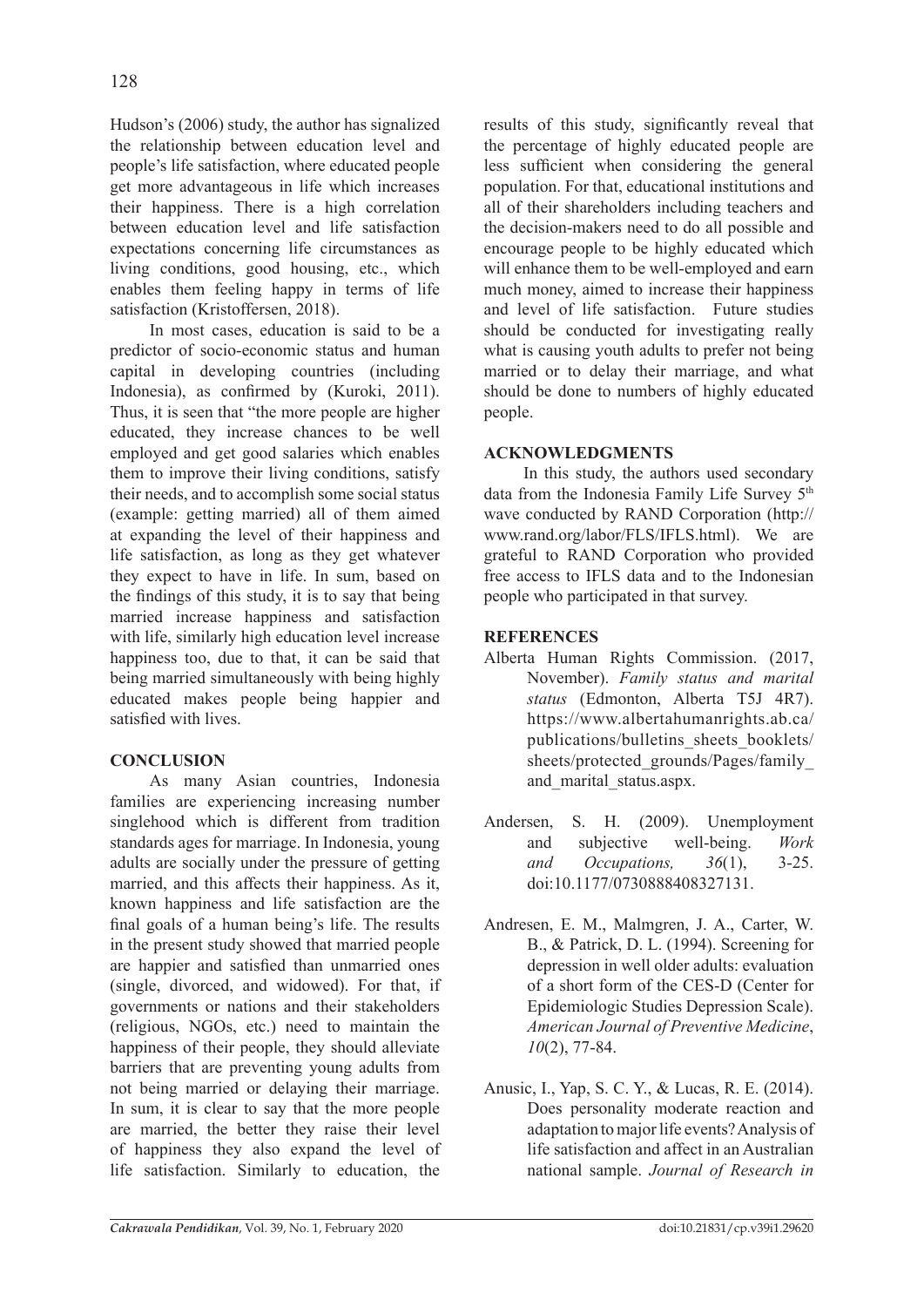*Personality*, *51*, 69–77. doi:10.1016/j. jrp.2014.04.009.

- Australian Bureau of Statistics. (2016, 30 November). *Marriage and divorce statistics Australia 2015.* https://www. budgetdirect.com.au/blog/marriage-anddivorce-statistics-australia.html.
- Ayriza, Y., Setiawati, F. A., Nurhayati, S. R., & Gumelar, S. R. (2019). Does sleep quality serve as a mediator between well- being and academic achievement ? *Cakrawala Pendidikan*, *38*(1), 63-74. doi:10.21831/ cp.v38i1.22181.
- BPS, Badan Pusat Statistik. (2018a, 15 August). *Indonesian Happiness Index of 2017*  (No.79/08/Th. XX). https://www.bps. go.id/.
- BPS, Badan Pusat Statistik. (2018b). *Statistik kesejahteraan rakyat welfare statistics 2018.* https://bps.go.id/publication/201 8/11/26/81ede2d56698c07d510f6983/ statistik-kesejahteraan-rakyat-2018.html.
- Bambling, M., Edirippulige, S., & Himawan, K. K. (2018). The Asian single profiles: Discovering many faces of never married adults in Asia. *Journal of Family Issues*, 1-23. doi:10.1177/0192513X18789205.
- Boyce, C. J., Wood, A. M., & Ferguson, E. (2016). For better or for Worse: The moderating effects of personality on the marriage-life satisfaction link. *Personality and Individual Differences*, 97, 61-66. doi:10.1016/j.paid.2016.03.005.
- Bulloch, A. G. M., Williams, J. V. A., Lavorato, D. H., & Patten, S. B. (2017). The depression and marital status relationship is modified by both age and gender. *Journal of Affective Disorders*, *223*(April), 65-68. doi:10.1016/j.jad.2017.06.007.
- Cheung, Y. H., & Chan, W. H. A. (2009). The effect of educationon life satisfaction accross countries. *The Alberta Journal of Education Research*, *55*(1), 124-136. doi:10.1086/588220.
- Churchill, S. A., & Farrell, L. (2017). Investigating the relationship between smoking and subjective welfare. *Journal of Behavioral and Experimental Economics*, *71*, 1–12. doi:10.1016/j.socec.2017.08.003.
- Corselli-Nordblad, L., & Gereoffy, A. (2015, June). *Marriage and birth statistics: New ways of living together in the EU.* https:// ec.europa.eu/eurostat/statistics-explained/ index.php?title=Marriage\_and\_birth\_ statistics - new ways of living together in the EU&oldid=400392.
- Deneve, K. M. (1999). Happy as an extraverted clam ? The role of personality for subjective well-being*. Current Directions in Psychological Science*, *8*(5), 141-144. doi:10.1111/1467-8721.00033.
- Diener, E. D., Gohm, C. L., Suh, E., & Oishi, S. (2000). Similarity and the relations between marital status and subjective well-being across cultures. *Journal of Cross-Cultural Psychology*, *31*(4), 419- 436. doi:10.1177/0022022100031004001.
- Diener, E., Emmons, R. A., Larsen, R. J., & Griffin, S. (1985). Satisfaction with life scale. *Journal of Personality Assessment*, *49*, 71-75. doi:10.13072/midss.467.
- Diener, E, Glatzer, W., Moum, T., Sprangers, A. G. M., Vogel, J., & Veenhoven, R. (2009). The science of well-being. In P. E. Diener, E (Ed.), *The science of well-being: The collected words of Ed Diener, Social Indicators Research Series 37*. Champaign, IL: Springer Science+Business. doi:10.1007/978-90- 481-2350-6\_1.
- Diener, E. (2012). New findings and future directions for subjective well-being research. *American Psychologist*, *67*(8), 590-597. doi: 10.1037/a0029541.
- Diener, E., Suh, E. M., Lucas, R. E., & Smith, H. L. (1999). Subjective weilbeing: Three decades of progress. *Psychological Bulletin, 125*(2), 276-302. doi:10.1037/0033-2909.125.2.276.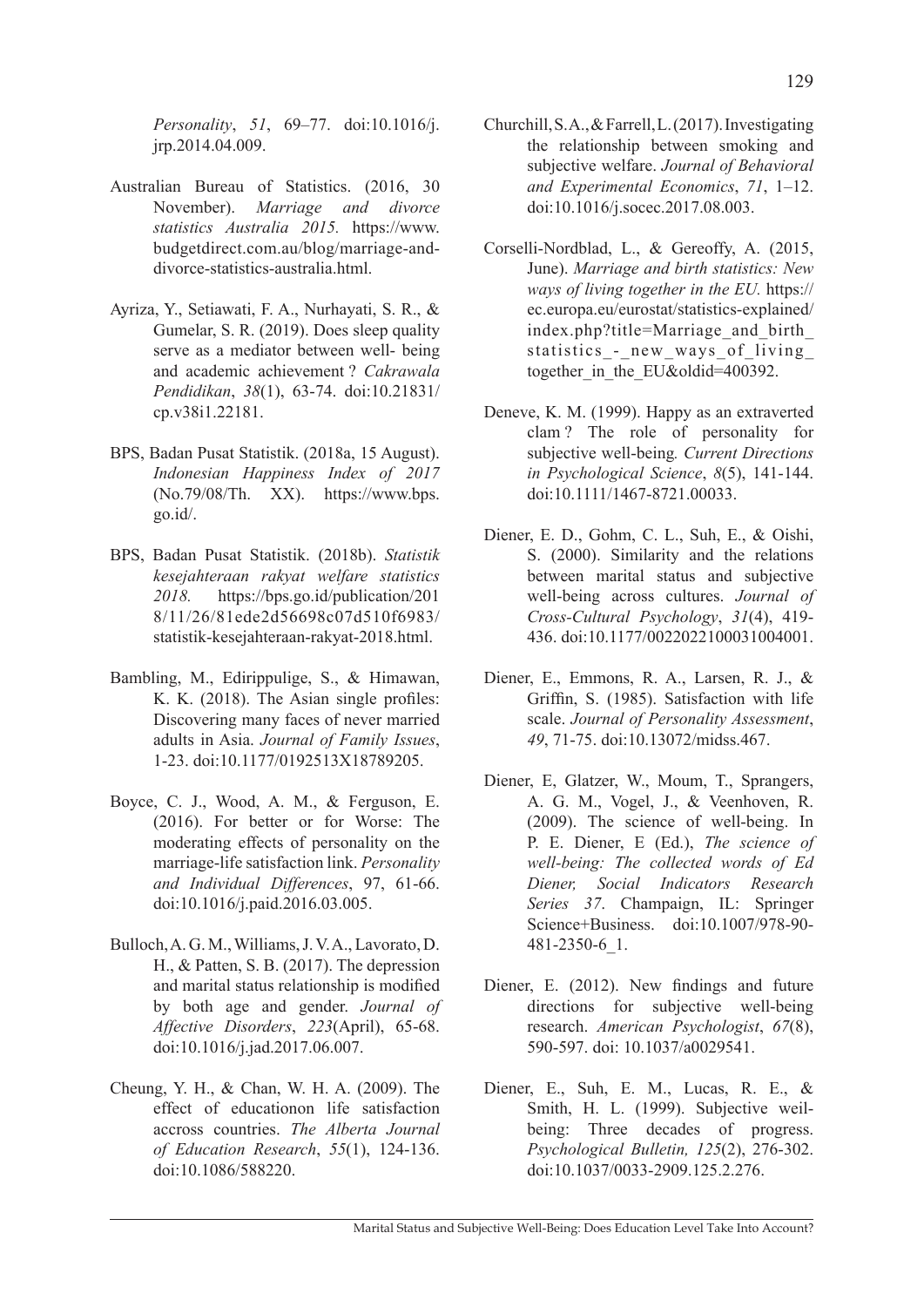- Friedman, H. S., & Kern, M. L. (2014). Personality, well-being, and health. *The Annual Review of* Psychology, *65*(January), 719-742. doi:10.1146/ annurev-psych-010213-115123.
- Graham, C., & Soumya, C. (2012). Gender and well-being around the world. Gender and well-being around the world. *International Journal of Happiness and Development*, *1*(2), 212-232. doi:10.1504/ IJHD.2013.055648.
- Greenstein, T. N. (2016, 21 August). *Gender, marital status and life satisfaction: A cross-national study.* Paper presented at the annual meetings of the American Sociological Association, Seattle. doi:10.1186/s13756-016-0144-1.
- Guo, L., Baruch, Y., & Russo, M. (2017). Work resources and civic engagement: Benefits to employee physical and mental health. *Journal of Vocational Behavior*, *100*(2017), 56-66. doi:10.1016/j. jvb.2017.02.007.
- Ha, S. E., & Kim, S. (2013). Personality and subjective well-being: Evidence from South Korea. *Social Indicators Research*, *111*(1), 341-359. doi:10.1007/s11205- 012-0009-9.
- Harris, K., English, T., Harms, P. D., Gross, J. J., & Jackson, J. J. (2017). Why are extraverts more satisfied ? Personality, social experiences, and subjective well-being in college. *European Journal of Personality, 186*(31), 170-186. doi:10.1002/per.2101.
- Himawan, K. K. (2019). Either i do or i must: An exploration of the marriage attitudes of Indonesian singles. *Social Science Journal*, *56*(2), 220-227. doi:10.1016/j. soscij.2018.07.007.
- Himawan, K. K., Bambling, M., & Edirippulige, S. (2017). Modernization and singlehood in Indonesia: Psychological and social impacts. *Kasetsart Journal of Social Sciences*, *xxx*(October), 1-8. doi:10.1016/j. kjss.2017.09.008.
- Himawan, K. K., Bambling, M., & Edirippulige, S. (2018). What does it mean to be single in Indonesia? Religiosity, social stigma, and marital status among never-married Indonesian adults. *SAGE Open*, *8*(3), 1-9. doi:10.1177/2158244018803132.
- Hoorn, V. A. (2007, 2-3 April). *A short introduction to subjective well-being: Its measurement, correlates and policy uses.* Prepared for the international conference. University of Rome 'Tor Vergata', Italy. https://www.oecd.org/site.
- Hudson, J. (2006). Institutional trust and subjective well-being across the EU. *Kyklos*, *59*(1), 43-62. doi:10.1111/j.1467- 6435.2006.00319.x.
- Jang, S. N., Kawachi, I., Chang, J., Boo, K., Shin, H. G., Lee, H., & Cho, S. il. (2009). Marital status, gender, and depression: Analysis of the baseline survey of the Korean Longitudinal Study of Ageing (KLoSA). *Social Science and Medicine*, *69*(11), 1608-1615. doi:10.1016/j. socscimed.2009.09.007.
- Jones, G. W., Bunnell, T., & Yeo, V. (2010, January). *Changing marriage patterns in Asia* (Asia Research Institute Working Paper No. 131). doi:10.2139/ ssrn.1716533.
- Khodarahimi, S. (2015). The role of marital status in emotional intelligence, happiness, optimism and hope. *Journal of Comparative Family Studies*, *46*(3), 351- 372. doi:10.3138/jcfs.46.3.351.
- Kristoffersen, I. (2018). Great expectations: Education and subjective wellbeing. *Journal of Economic Psychology*, *66*(April), 64-78. doi:10.1016/j. joep.2018.04.005.
- Kuroki, M. (2011). Does social trust increase individual happiness in Japan? *The Japanese Economic Review*, *62*(4), 444-459. doi:10.1111/j.1468- 5876.2011.00533.x.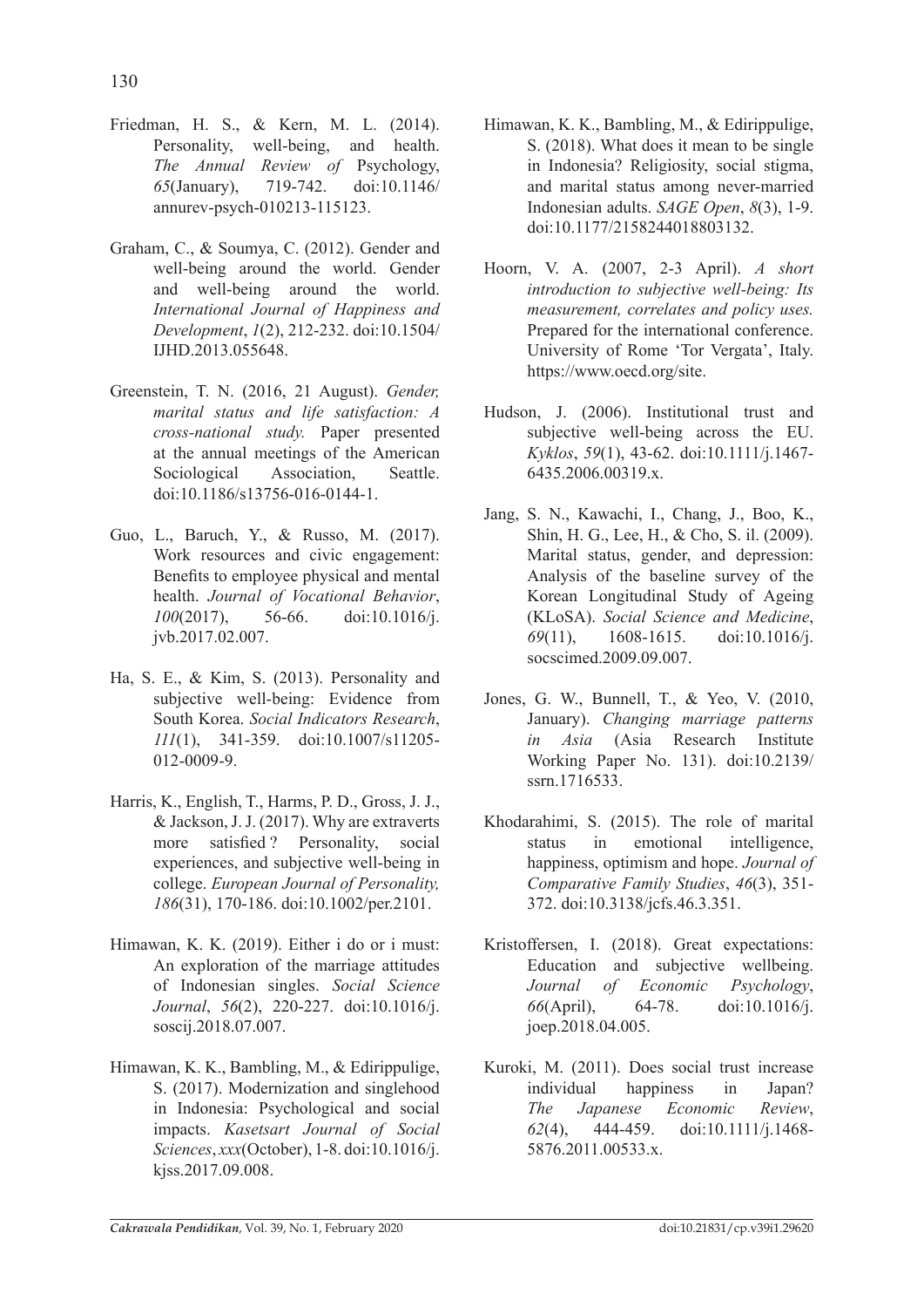- Lim, C., & Putnam, R. D. (2010). Religion, social networks, and life satisfaction. *American Sociological Review*, *75*(6), 914-933. doi:10.1177/0003122410386686.
- Lucas, E. R. (2018). Exploring the associations between personality and subjective wellbeing. In E. Diener, S. Oishi, & L. Tay (Eds.), *Handbook of well-being.* Salt Lake City, UT: DEF Publishers, pp. 1-15.
- Michalos, A. C. (2017). Education, happiness and wellbeing. *Social Indicators Research, 87*(3), 347-366. doi:10.1007/s11205-007- 9144-0.
- Ngamaba, K. H., Panagioti, M., & Armitage, C. J. (2017). How strongly related are health status and subjective well-being ? Systematic review and meta-analysis. *European Journal of Public Health*, 1-7. doi:10.1093/eurpub/ckx081.
- Okulicz-Kozaryn, A. (2010). Religiosity and life satisfaction across nations. *Mental Health*, *Religion and Culture*, *13*(2), 155- 169. doi:10.1080/13674670903273801.
- OECD (Organisation for Economic Co-operation and Development). (2018). Marriage and divorce rates definitions. http://www. oecd.org/els/family/database.htm.
- Retnaningsih, U. O. (2013). Indonesian educated unmarried career women: Gender inequality, discrimination, and prejudices. *Asia Women*, *29*(1).
- Richmond, P., & Roehner, B. M. (2016). Effect of marital status on death rates. Part 1 : High accuracy exploration of the Farr – Bertillon effect. *Physica A: Statistical Mechanics and Its Applications*, 450, 748- 767. doi:10.1016/j.physa.2015.12.136.
- Richmond, P., & Roehner, B. M. (2017). Impact of marital status on health. *Physica A: Statistical Mechanics and Its Applications*, *486*, 542-553. doi:10.1016/j. physa.2017.05.079.
- Robards, J., Evandrou, M., Falkingham, J., & Vlachantoni, A. (2012). Marital status, health and mortality. *Maturitas*, *73*(4), 295- 299. doi:10.1016/j.maturitas.2012.08.007.
- Rosifah, S. N., Nuryakin, C., & Handalusia, V. (2019). Islamic precepts for marital happiness in Indonesia: The role of religiousity and spouse's characteristics. *International Journal of Business and Society*, *20*(S1), 19-28.
- Situmorang, A. (2007). Staying single in a married world. *Asian Population Studies*, *3*(3), 287- 304. doi:10.1080/17441730701746433.
- Stock, A. W., Okun, M. A., & Witter, A. R. (1985). Marital status and subjective wellbeing: A research synthesis. *Journal of Marriage and Family*, *47*(4), 947-953. doi:10.2307/352338.
- Stone, A. A., Schwartz, J. E., Broderick, J. E.,  $& Deaton, A. (2010)$ . A snapshot of the age distribution of psychological wellbeing in the United States, *107*(10), 6-11. doi:10.1073/pnas.1003744107.
- Strauss, J., Witoelar, F., & Sikoki, B. (2016). *User's guide for the Indonesia family life survey,* Wave 5 Volume 2 (WR-1143/2- NIA/NICHD). California, CA: RAND Corporation.
- Striessnig, E. (2015). Too educated to be happy? An investigation into the relationship between education and subjective wellbeing. Laxenburg, Austria.
- Sujarwoto, S., Tampubolon, G., & Pierewan, A. C. (2017). Individual and contextual factors of happiness and life satisfaction in a low middle income country. *Applied Research in Quality of Life*, *13*(4), 927- 945. doi:10.1007/s11482-017-9567-y.
- Tatangelo, A. G., Mccabe, M., & Szoeke, C. (2017). Gender, marital status and longevity. *Maturitas*. doi:10.1016/j. maturitas.2017.03.002.